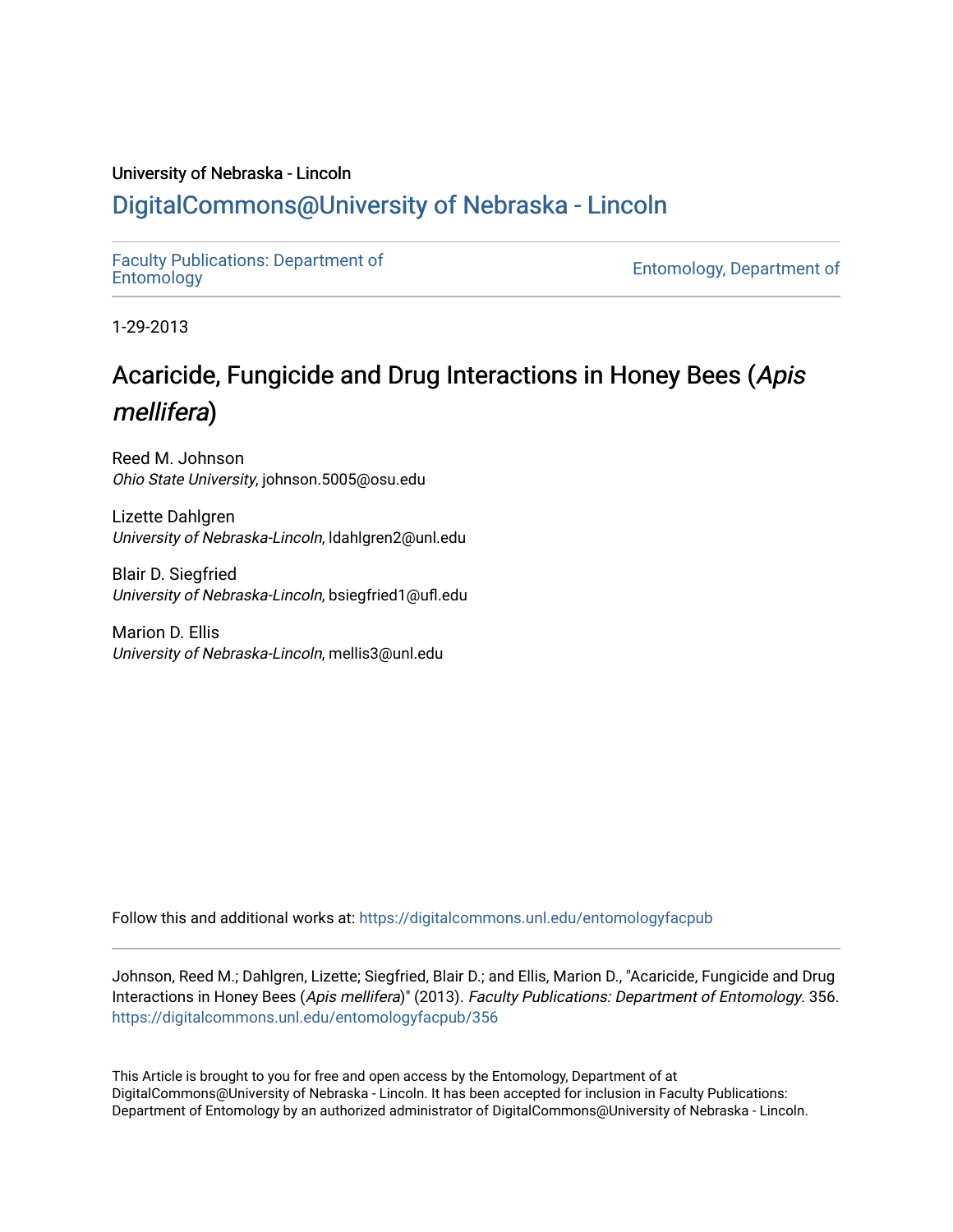# Acaricide, Fungicide and Drug Interactions in Honey Bees (Apis mellifera)

#### Reed M. Johnson\*<sup>¤</sup>, Lizette Dahlgren, Blair D. Siegfried, Marion D. Ellis

Department of Entomology, University of Nebraska – Lincoln, Lincoln, Nebraska, United States of America

#### Abstract

Background: Chemical analysis shows that honey bees (Apis mellifera) and hive products contain many pesticides derived from various sources. The most abundant pesticides are acaricides applied by beekeepers to control Varroa destructor. Beekeepers also apply antimicrobial drugs to control bacterial and microsporidial diseases. Fungicides may enter the hive when applied to nearby flowering crops. Acaricides, antimicrobial drugs and fungicides are not highly toxic to bees alone, but in combination there is potential for heightened toxicity due to interactive effects.

Methodology/Principal Findings: Laboratory bioassays based on mortality rates in adult worker bees demonstrated interactive effects among acaricides, as well as between acaricides and antimicrobial drugs and between acaricides and fungicides. Toxicity of the acaricide tau-fluvalinate increased in combination with other acaricides and most other compounds tested (15 of 17) while amitraz toxicity was mostly unchanged (1 of 15). The sterol biosynthesis inhibiting (SBI) fungicide prochloraz elevated the toxicity of the acaricides tau-fluvalinate, coumaphos and fenpyroximate, likely through inhibition of detoxicative cytochrome P450 monooxygenase activity. Four other SBI fungicides increased the toxicity of taufluvalinate in a dose-dependent manner, although possible evidence of P450 induction was observed at the lowest fungicide doses. Non-transitive interactions between some acaricides were observed. Sublethal amitraz pre-treatment increased the toxicity of the three P450-detoxified acaricides, but amitraz toxicity was not changed by sublethal treatment with the same three acaricides. A two-fold change in the toxicity of tau-fluvalinate was observed between years, suggesting a possible change in the genetic composition of the bees tested.

Conclusions/Significance: Interactions with acaricides in honey bees are similar to drug interactions in other animals in that P450-mediated detoxication appears to play an important role. Evidence of non-transivity, year-to-year variation and induction of detoxication enzymes indicates that pesticide interactions in bees may be as complex as drug interactions in mammals.

Citation: Johnson RM, Dahlgren L, Siegfried BD, Ellis MD (2013) Acaricide, Fungicide and Drug Interactions in Honey Bees (Apis mellifera). PLoS ONE 8(1): e54092. doi:10.1371/journal.pone.0054092

Editor: Nigel E. Raine, Royal Holloway University of London, United Kingdom

Received July 20, 2010; Accepted December 10, 2012; Published January 29, 2013

**Copyright:** © 2013 Johnson et al. This is an open-access article distributed under the terms of the Creative Commons Attribution License, which permits unrestricted use, distribution, and reproduction in any medium, provided the original author and source are credited.

Funding: Funding support was provided by the United States Department of Agriculture, National Institute of Food and Agriculture, Agriculture and Food Research Initiative, Managed Pollinator Coordinated Agricultural Project 2009-85118-05718 (http://www.csrees.usda.gov). The funders had no role in study design, data collection and analysis, decision to publish, or preparation of the manuscript.

Competing Interests: The authors have declared that no competing interests exist.

\* E-mail: johnson.5005@osu.edu

¤ Current address: Department of Entomology, The Ohio State University – Ohio Agricultural Research and Development Center, Wooster, Ohio, United States of America

#### Introduction

Chemical analysis of honey bees (Apis mellifera) and hive products show that most managed bee colonies in North America and Europe are repositories of a suite of chemical contaminants, including an assortment of insecticides, acaricides, herbicides and fungicides [1–3]. While a number of the residues detected were insecticides, many of which are highly toxic to bees, compounds of low acute toxicity were detected most frequently and at the highest concentrations in both bees and hive products. Some of the most ubiquitous contaminants of bees and bee products, coumaphos and tau-fluvalinate [3], are abundant in the hive environment because both are deliberately introduced as therapeutic acaricides to control the ectoparasitic mite, Varroa destructor. Varroa is the most serious pest of managed honey bee colonies in Europe and North America and clearly plays a role in the recent colony losses

associated with colony collapse disorder [4–6]. Varroa weakens colonies in two ways: directly, by consuming the hemolymph of adult and pupal bees and, indirectly, by vectoring honey bee viruses and causing immunosuppression in parasitized bees [7].

In the face of the serious challenges presented by Varroa, beekeeping has become dependent on management techniques to control mite infestations, with apicultural acaricides playing a major role [4]. However, finding chemical control agents that selectively kill an arthropod pest of an arthropod host poses a unique pharmacological challenge. Synthetic pesticides that have been used as acaricides include the pyrethroid tau-fluvalinate (Apistan and Mavrik), the organophosphate coumaphos (Check-Mite+, Perizin and Asuntol 50), the formamidine amitraz (Apivar and Taktik) and the pyrazole fenpyroximate (Hivastan and FujiMite). Natural products are also used for Varroa control, including the monoterpenoid thymol (ApilifeVar and ApiGuard)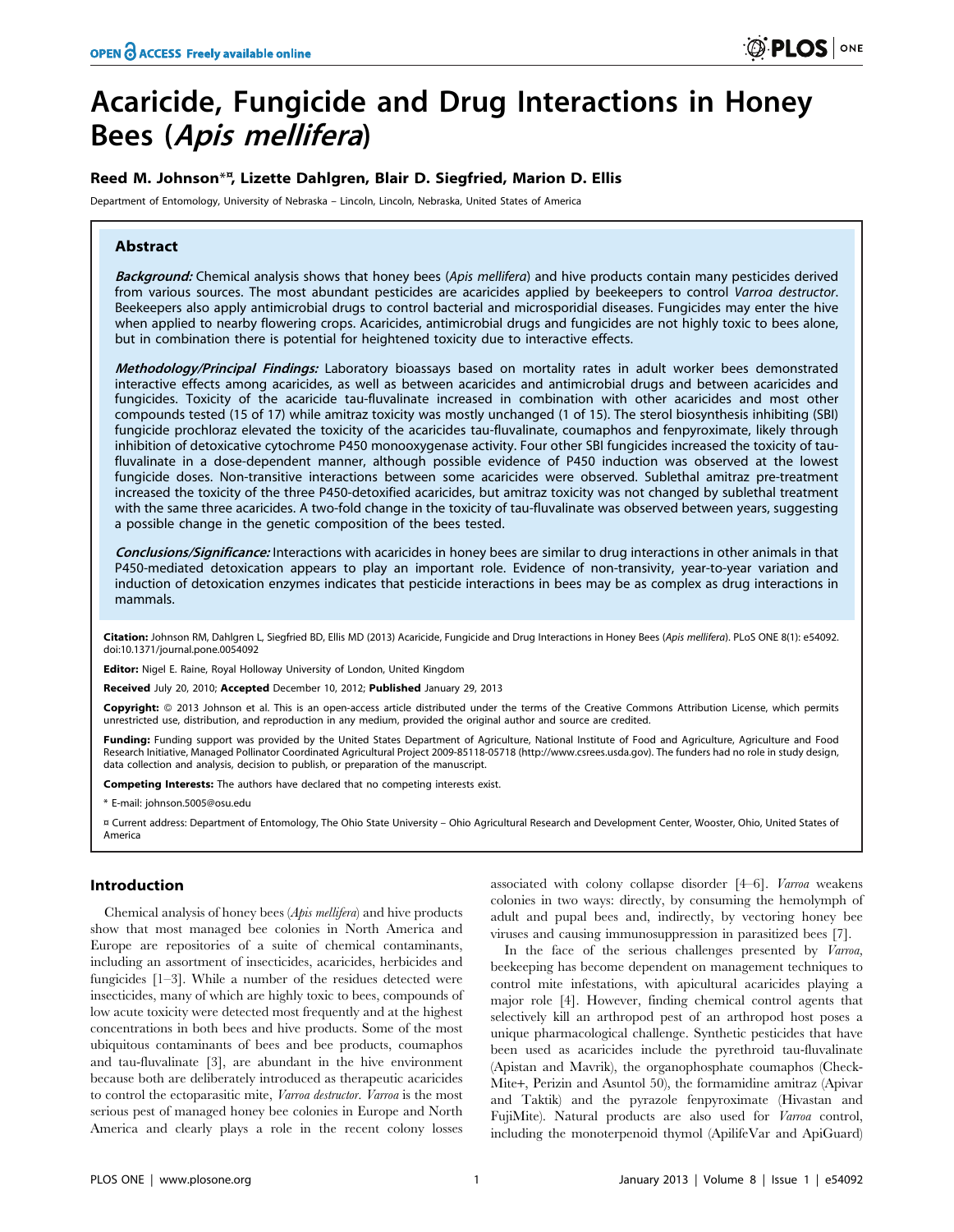and the organic acids, oxalic acid (Oxivar) and formic acid (MiteAway Quick Strips). There is little doubt that bees can benefit from reduced Varroa populations through the effective use of acaricides in combination with other management techniques [4,6,7]. In a chemical survey of honey bee colonies suffering from colony collapse disorder, the healthiest colonies were found to have higher concentrations of one acaricide, coumaphos [8].

The effectiveness of tau-fluvalinate [9] and coumaphos [10] has waned as *Varroa* populations have developed resistance to these acaricides. However, tau-fluvalinate and coumaphos remain common contaminants in the hive environment, partially as a result of continued application by beekeepers, and partially due to their lipophilic properties which lead to accumulation and persistence in beeswax [1,11]. Both coumaphos and tau-fluvalinate survive the wax recycling process and are present in newly manufactured wax foundation [3,12]. While amitraz itself does not accumulate in bee colonies [13], the amitraz metabolite 2,4 dimethyl formamide (DPMF) has been detected in both bees and wax [3]. Oxalic acid is a natural product that can be found in honey and as an allelochemical in plants [14], though not at concentrations used for Varroa control. While thymol and other monoterpenoids may be naturally present in floral sources at low concentration, the high concentrations needed for acaricidal activity may noticeably contaminate honey and wax [12,15]. With the wide range of acaricides currently in use and the continued presence of lipophilic acaricides in beeswax, it is quite likely that bees will be exposed to multiple acaricides simultaneously.

In addition to the acaricides, beekeepers may also apply antimicrobial drugs to control bacterial and microsporidial pathogens. Fumagillin (Fumadil-B) is fed in sucrose syrup to control infection by the microsporidian gut pathogens Nosema apis and Nosema ceranae. Oxytetracycline (Terramycin<sup>TM</sup>) and tylosin (TylanTM) are applied in powdered sugar or syrup to control American foulbrood (Paenibacillus larvae) and other bacterial infections. To protect harvested honey from contamination many antimicrobial drugs and acaricides are subject to a withholding period during which these therapeutics cannot be applied. As such, beekeepers are left with a relatively narrow window during which antimicrobial or acaricide applications are possible, potentially leading to a situation where multiple treatments are applied simultaneously.

In addition to compounds applied by the beekeeper, bees may also be exposed to plant protection products applied to flowers and flowering crops. Fungicides are the most abundant and common of the plant protection products found in bees and bee products because fungicides can be applied during bloom when bees are present [3,8,16]. While fungicides generally appear safe for adult bees [17], these compounds may, in certain situations, produce harmful effects [18]. For instance chlorothalonil (Bravo), the most commonly detected fungicide in bees and bee products [3], was found in ''entombed pollen'' in colonies suffering from colony collapse disorder [19]. Larval and pupal mortality has been reported in bees exposed to the fungicides pyraclostrobin and boscalid, which together constitute Pristine [16]. There are also documented interactions between the sterol biosynthesis inhibiting (SBI) fungicides and pyrethroid insecticides in honey bees [20–22]. For example, prochloraz is a SBI fungicide that functions through the inhibition of fungal cytochrome P450-monooxygenase (P450) mediated synthesis of ergosterols. Prochloraz has been shown to inhibit detoxicative P450 activity in honey bees as well, particularly in relation to detoxication of pyrethroid pesticides [20,21,23,24]. Pristine and a variety of SBI fungicides are used during bloom on almond orchards, when bees are present, and have been detected in pollen samples [3,16].

With the potential for managed honey bees to experience simultaneous exposure to acaricides, antimicrobials and fungicides it is important to consider the potential for harmful interactions between these compounds. Any interactions observed could provide an insight into honey bee physiology and will shed light on bees' mechanisms of tolerance for both natural and synthetic xenobiotics. The present study aims to test for interactions between these most abundant contaminants of the hive environment using pair-wise lethal dose bioassays in which a sublethal pretreatment with one acaricide, fungicide or antimicrobial is followed by a series of lethal doses of an acaricide. Mortality counts were then used to fit log-probit regression lines and determine lethal dose values  $(LD_{50}s)$ . Acaricides were also combined with model enzyme inhibitors to characterize the classes of detoxicative enzymes that may be the basis for interactive effects.

Bliss [25], recognized three principal types of interactive effects that pesticide or drug combinations may elicit [26]. If no interaction occurs, and a combination is found to be only as deadly as its most toxic constituent, then the components of a mixture are understood to act independently. Such ''independent joint action'' is the null hypothesis for the experiments presented here and is characterized by acaricide toxicity that is unchanged by prior exposure to any other compound.

Interactive effects between compounds are observed when the toxicity of a drug or pesticide combination is either more or less toxic than expected based on the toxicity of the most toxic constituent. In the context of these experiments an interactive effect is defined as a change in the toxicity of an acaricide following sublethal pre-treatment with a fungicide, antimicrobial drug or another acaricide. An agonistic interaction is defined by the elevated toxicity of a drug or pesticide combination, while an antagonistic interaction is characterized by decreased toxicity. Interpreting the biological basis of interactive effects between compounds requires that the mode of action of the drugs or pesticides are known. Additive agonistic interactions are most likely to occur when different compounds work through the same mode of action. Synergistic agonistic interactions probably occur when the compounds work through different modes of action. The mode of action for each compound is listed in Figure 1 and 2 for each acaricide, fungicide and antimicrobial compound [27–34].

#### Materials and Methods

Bees were first treated with a sublethal dose of either an acaricide, a fungicide, an antimicrobial drug, or an enzyme inhibitor. Bees were then treated with a range of lethal doses of an acaricide to estimate the dose-response curve. Sublethal pretreaments included: six acaricides (tau-fluvalinate, coumaphos, fenpyroximate, amitraz, thymol and oxalic acid); eight fungicides of which three were non-SBI (pyraclostrobin, boscalid, chlorothalonil) and five were SBI fungicides (prochloraz, propiconazole, fenbuconazole, metconazole and myclobutanil); three antimicrobials (oxytetracycline, tylosin and fumagillin); and three enzyme inhibitors (diethyl maleate, S,S,S-tributylphosphorotrithioate, and piperonyl butoxide). Lethal doses of five acaricides (i.e. all except oxalic acid) were applied as a second treatment. We tested 25 of the  $6\times6$  possible acaricide-acaricide combinations, 24 of the  $6\times5$ fungicide-acaricide combinations, 15 of the  $6\times3$  antimicrobialacaricide combinations and  $9$  of the  $6\times3$  enzyme inhibitoracaricide combinations. The acaricide oxalic acid was never used as a lethal agent in pairwise combinations because it was not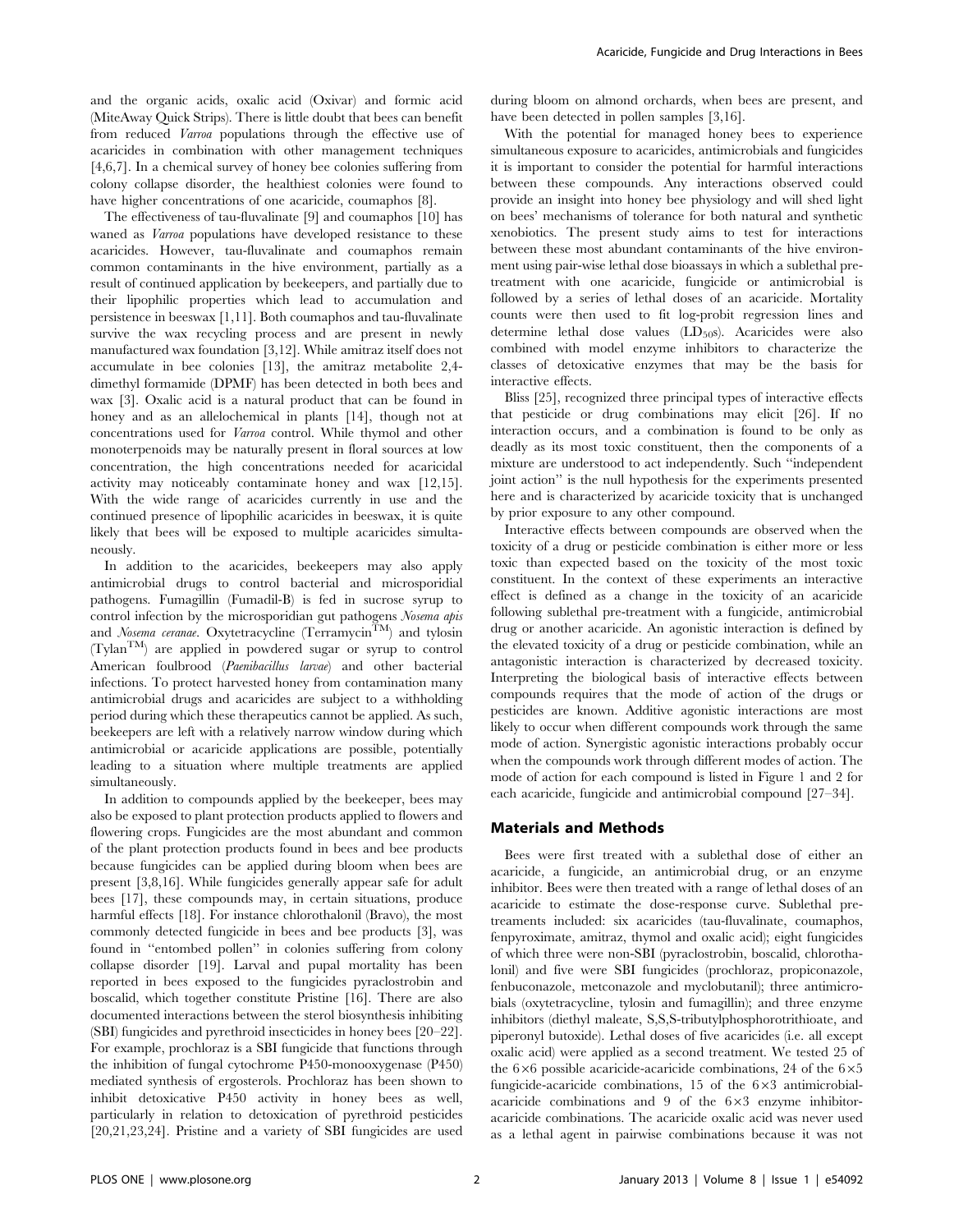

Figure 1. Median lethal dose (LD<sub>50</sub>) of acaricides to honey bees in 2009 following sublethal treatment with acaricides, fungicides, or detoxicative enzyme inhibitors. Confidence intervals (95%) are indicated below the LD<sub>50</sub> values. Significant differences compared to the control treatment are indicated with a superscript letter: a = significant pre-treatment effect, b = significant pre-treatment\*acaricide dose effect (Table S1). LD<sub>50</sub> values taken from previous work:  $\dagger$  = [35],  $\dagger$  = [22]. Names for classical enzyme inhibitors are abbreviated as follows DEM = diethyl maleate, DEF = S,S,S-tributylphosphorotrithioate, PBO = piperonyl butoxide. A dash "-" indicates an LD<sub>50</sub> that could not be calculated because of insufficient data.

doi:10.1371/journal.pone.0054092.g001

possible to deliver a lethal dose of this compound in the standardized volume of solvent. Enzyme inhibitors were not tested with tau-fluvalinate or coumaphos as these combinations have been tested previously [22,35]. The combination of pyraclostrobin and coumaphos was tested, but insufficient data were collected to allow for a meaningful comparison. The fungicides propiconazole, fenbuconazole, metconazole and myclobutanil were tested in combination with a single acaricide, tau-fluvalinate.

#### Chemicals

Technical grade chemicals were used for all trials, with the exception of the antimicrobial drugs. The acaricides coumaphos, fenpyroximate and tau-fluvalinate were obtained from Chem

Services Inc. (West Chester, PA), thymol from Aldrich Chemical Co. (Milwaukee, WI) and oxalic acid from Fisher Scientific (Rochester, NY). The model enzyme inhibitors piperonyl butoxide (PBO) and diethyl maleate (DEM) were obtained from Acros Organics (Morris Plains, NJ) and S,S,S-tributylphosphorotrithioate (DEF) from Chem Services. The fungicides boscalid, pyraclostrobin, prochloraz, fenbuconazole, metconazole, myclobutanil and propiconazole were also purchased from Chem Services, and chlorothalonil from Fluka Analytical (St. Louis, MO). All chemicals were serially diluted in HPLC-grade acetone for topical application.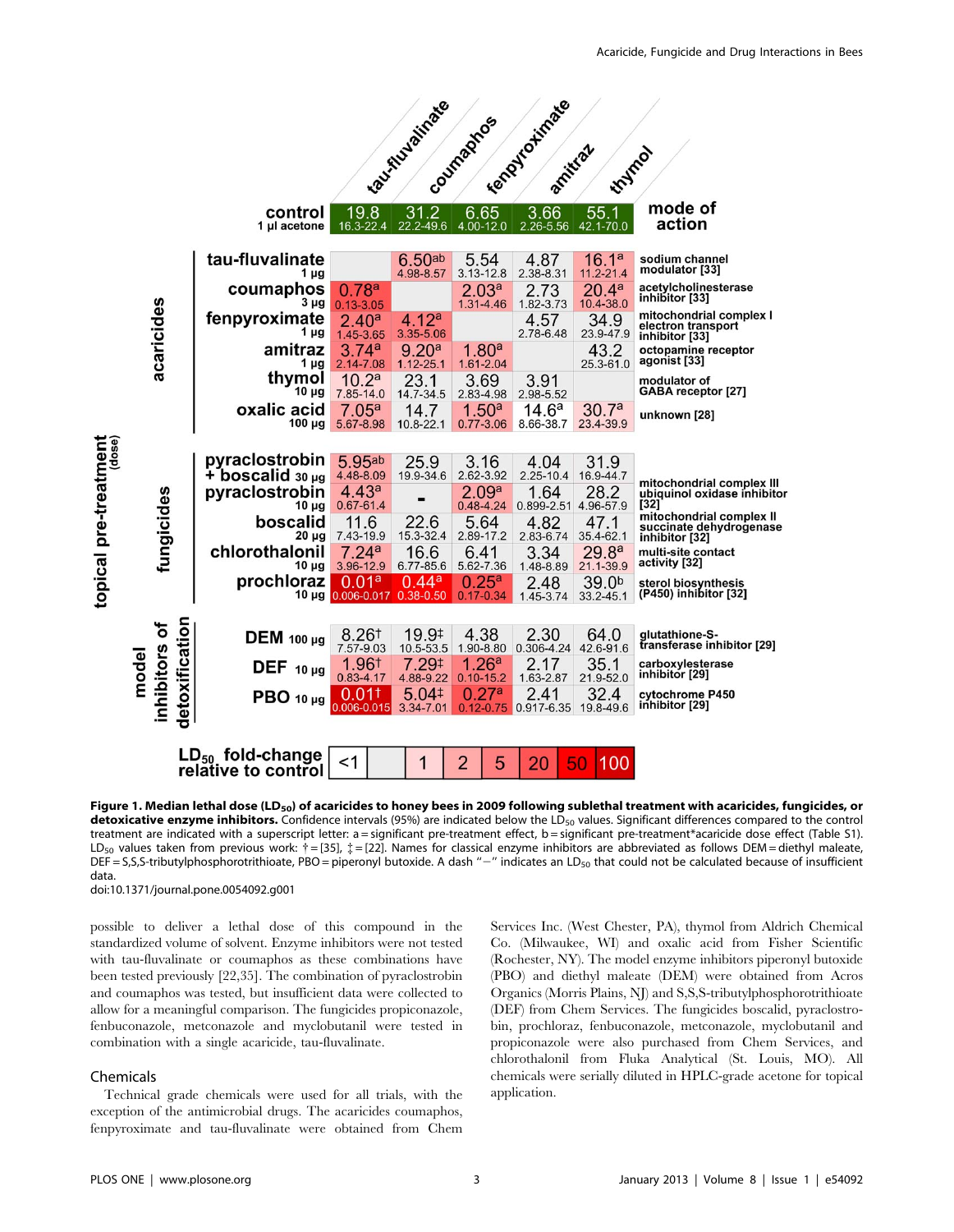

Figure 2. Median lethal doses (LD<sub>50</sub>) of acaricides to honey bees in 2010 fed antimicrobial drugs used in beekeeping. Confidence intervals (95%) are indicated below the LD<sub>50</sub> values. Significant differences compared to the respective treatment are indicated with a superscript letter a = significant pre-treatment effect, b = significant pre-treatment\*acaricide dose effect (Table S2). doi:10.1371/journal.pone.0054092.g002

#### Insects

Fourteen honey bee colonies maintained at the University of Nebraska – Lincoln East Campus provided bees for bioassays conducted from April – September 2009 and 2010. Colonies were requeened in 2010 with naturally mated Italian queens (C. F. Koehnen & Sons, Inc., Glenn, CA). Bacterial brood diseases were prevented with Terramycin (oxytetracycline) treatments in March of both years. Nosema spp. infection was controlled using Fumagilin-B (fumagillin) fed in March 2009. Apiguard and oxalic acid were the only acaricides used in the apiary to control Varroa populations during the four years prior to conducting this study.

Frames of late-stage brood were collected from these colonies and placed in a dark, humid incubator (Darwin Chambers Co., St. Louis, MO, model H024) at  $34^{\circ}$ C. Newly emerged adults were brushed from frames daily into screened wooden cages  $(21\times14\times12$  cm) and weighed as a group to estimate the number of bees. Each cohort of 200–800 bees was provisioned with 1:1 (w/ w) granulated sugar dissolved in water and held for 3–4 days in the incubator.

#### Pre-treatment with Sublethal Doses of Acaricide, Fungicide, Antimicrobial Drug or Inhibitor

Each treatment series was conducted using 3–4 day-old adult worker bees divided into 8–13 subgroups of 20 bees each. Bees were narcotized with carbon dioxide and each subgroup was placed in a separate wax-coated paper cup (177 cm<sup>3</sup>; Solo S306, Highland Park, IL) covered with cotton cheesecloth and secured with two rubber bands. A maximum sublethal pre-treatment of an acaricide, fungicide, enzyme inhibitor, or solvent control, was then applied to bees in all subgroups. Model enzyme inhibitor pretreatments were applied to bees at the following doses:  $100 \mu$ g DEM, 10 μg DEF or 10 μg PBO [35]. Sublethal doses used as pre-treatment for acaricides were determined in preliminary bioassays or previous studies [22] and corresponded to doses less than or near the  $LD_{10}$  values determined in the current experiment. Acaricide pre-treatments applied to each bee were: 1  $\mu$ g tau-fluvalinate, 3  $\mu$ g coumaphos, 1  $\mu$ g fenpyroximate, 1  $\mu$ g amitraz,  $10 \mu$ g thymol and  $100 \mu$ g oxalic acid. Sublethal fungicide pre-treatment doses for each bee were:  $10 \mu$ g chlorothalonil,  $10 \mu$ g prochloraz,  $10 \mu$ g pyraclostrobin,  $20 \mu$ g boscalid, and  $10 \mu$ g pyraclostrobin together with  $20 \mu$ g boscalid to replicate the ratio of active ingredients in Pristine. All doses were delivered topically in  $1 \mu$ l of acetone and applied to the thoracic notum using a 50  $\mu$ l syringe fitted in a repeating dispenser (Hamilton PB-600, Reno, NV). A control pre-treatment consisting of  $1 \mu l$  of pure acetone was also included.

Bioassays testing the potential for interactive effects between tau-fluvalinate and three different doses of the SBI fungicides, prochloraz, fenbuconazole, metconazole, myclobutanil, prochloraz and propiconazole, plus PBO, were performed in 2010. To standardize for the different molecular weights of PBO and the SBI fungicides bees were pre-treated at eqimolar dose levels: 0.1, 1 or 10 nanomoles fungicide per bee (corresponding to approximately  $0.03$ ,  $0.3$  and  $3 \mu$ g per bee). Acetone was also applied as a pre-treatment control.

Bees receiving formulated antimicrobial drug pre-treatments were fed Duramycin-10 (40% oxytetracycline, Durvet, Blue Springs, MO, USA), Tylan (100% tylosin, Elanco, Greenfield, IN, USA) and Fumagilin-B (2.1% fumagillin, Medivet, Mandeville, LA, USA), dissolved in 50% sucrose water and fed to bees at a concentration of 1 mg/ml oxytetracycline active ingredient (a.i.), 1 mg/ml tylosin (a.i.) and 0.5 mg/ml fumagillin (a.i.). Drug feeding began 24 h prior to acaricide treatment and continued until mortality was scored. The sublethal concentrations used are similar to label recommendations for application of these drugs to whole colonies. The drugs in 50% sucrose water, and a sucrose water control, were fed to large groups of bees for the first 24 h of exposure through 20 ml glass scintillation vials covered with cotton cheesecloth, which were weighed before and after feeding to determine drug consumption. After acaricide treatment drugs in 50% sucrose water were provided in punctured 1.5 ml microcentrifuge tubes.

#### Acaricide Dose-response Determination

Groups of pre-treated bees were allowed to recover for 1 h to minimize mortality due to extended carbon dioxide anaesthetization. Each subgroup of approximately 20 bees, of the 8–13 dosegroups in the bioassay, was then anaesthetized again and treated topically with either an acetone solvent control or one of a range of 7–12 acaricide doses, including doses eliciting 0% and 100%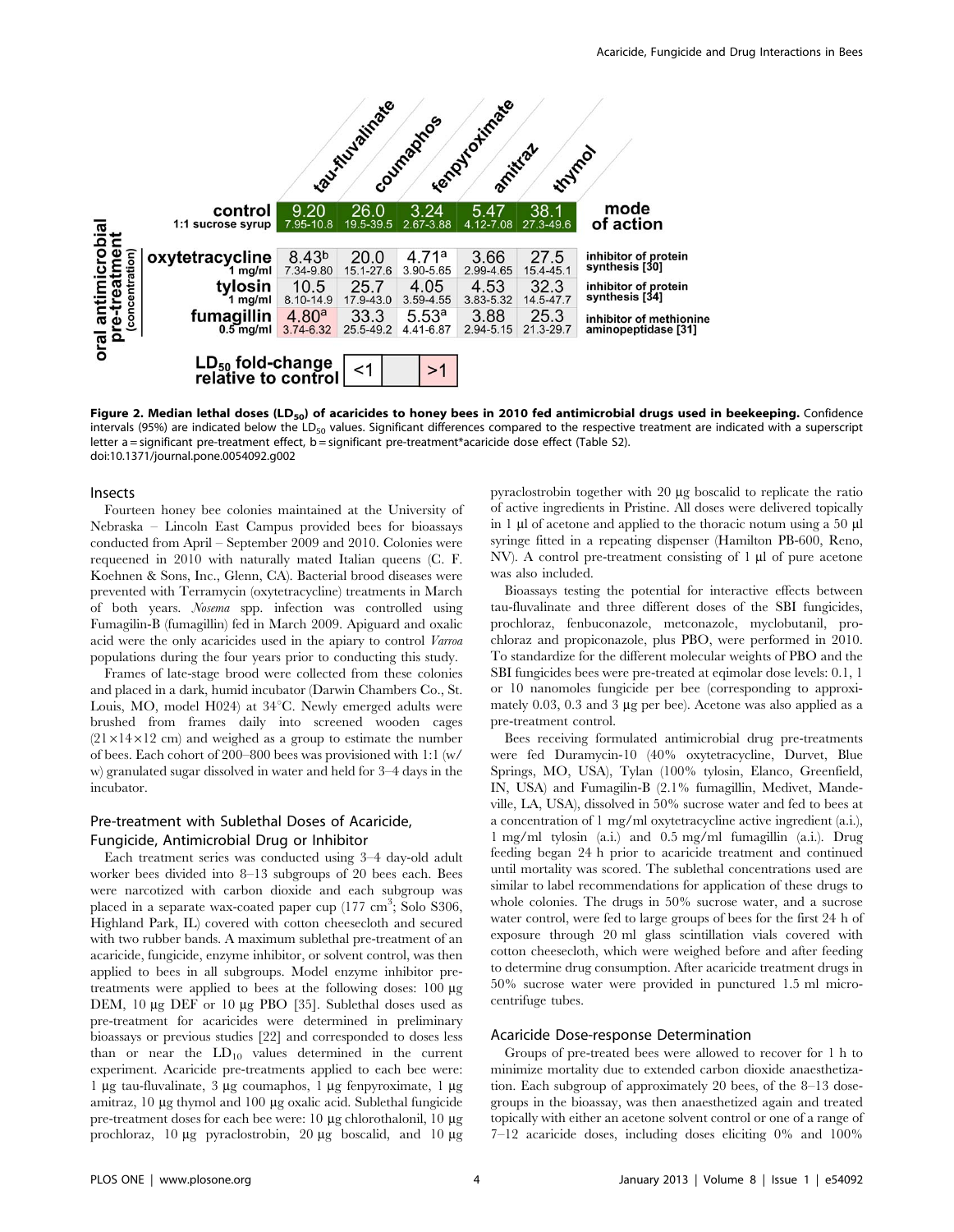mortality, and at least three doses causing intermediate mortality. After treatment sucrose water was provided to groups of treated bees through a punctured 1.5 ml microcentrifuge tube following dosing, and bees were returned to the  $34^{\circ}$ C incubator. Mortality was scored at 24 h after treatment with all acaricides except fenpyroximate. Preliminary experiments showed that mortality was similar at both 24 and 48 h following treatment for acaricides except fenpyroximate. Immobile bees were scored as dead. Treatment series with greater than 5% mortality in the solvent control group were removed from analyses. At least three replicate treatment series were performed for each combination of pretreatment and acaricide. Separately diluted acaricide dose series and bees taken from different colonies were used for each replicate treatment.

#### Statistical Analyses

Lines were fitted to dose-mortality data on a log-probit scale for each pretreatment-acaricide combination using 'glm' in the R statistical package [36]. From these lines the lethal dose 50%  $(LD_{50})$  values and accompanying 95% confidence intervals were calculated using Fieller's method, with correction for heterogeneity where appropriate [37]. Interactive effects between acaricides and the various pre-treatments were determined with pairwise tests comparing the dose-response lines for bees receiving pretreatments with bees receiving a control pre-treatment using a test analogous to ANCOVA [26]. The full model, which includes the dose of acaricide as a covariate, pre-treatment as a categorical factor and the interaction between acaricide dose and pretreatment, was compared with two simplified models (Figure 3). A process of model simplification was undertaken in which the explanatory power of model terms was assessed by reference to the likelihood ratio [38]. The first simplified model lacks the interaction term and tests the interaction between pre-treatment and acaricide dose, essentially testing for differences in the slope of the two dose-response lines (also known as a test of the ''hypothesis of parallelism'' [26]). A significant change in slope, as determined by a significant ''dose by pre-treatment'' interaction, may indicate competitive inhibition between the pre-treatment and acaricide [26]. The second simplified model lacks the pre-treatment factor entirely and was used to test the effect of pre-treatment on acaricide toxicity (also known as the ''hypothesis of equality'' [26]). A significant pre-treatment effect is evidence of an agonistic or antagonistic interaction between the two treatments.

Statistical significance for the model comparisons was determined by comparing likelihood ratios, corrected for heterogeneity, against an F-distribution [26,38]. P-values for the 73 pairwise comparisons were corrected using the Holm-Bonferroni procedure (Figures 1 and 2). The 15 pairwise comparisons between taufluvalinate and SBI fungicides were separately corrected for multiple comparisons. A sample R script showing the analysis is available (Methods S1).

#### Results

The relative toxicity of topical application of the five acaricides to bees receiving the control pre-treatment, from most to least toxic, was amitraz>fenpyroximate>tau-fluvalinate>coumaphos $>$ thymol in 2009 (Figure 1 and Table S1). In 2010, the pattern of toxicity was similar, but fenpyroximate was found to be the most toxic acaricide and amitraz the second most toxic (Figure 2 and Table S2). Tau-fluvalinate, using identical methods, was more toxic to bees in 2010 than in 2009 (based on non-overlap of 95% confidence intervals) (Figures 1 and 2). Fenpyroximate also



Figure 3. Plot of log-transformed dose and probit-transformed honey bee mortality data for tau-fluvalinate toxicity after oxalic acid or control pre-treatments. Symbols represent raw mortality and solid lines indicate lines fitted using the full model. Dotted lines represent 95% confidence intervals for each line fit with the full model. Dashed green lines were fitted using the same slope for both pre-treatments. The dashed blue line was fitted with combined data from both pre-treatments. Likelihood ratio tests comparing the full model and the reduced models were used to determine pre-treatment effects and pre-treatment \* dose effects. doi:10.1371/journal.pone.0054092.g003

appeared to be more toxic to bees in 2010, though bees in 2010 were not subjected to acetone pretreatment.

The different acaricides varied greatly in their propensity for interaction with other compounds. Tau-fluvalinate interacted with most other compounds tested, including all 5 acaricides, 8 of 9 fungicides or a fungicide combination, and 2 of 3 antimicrobial compounds. Fewer interactions were observed with coumaphos, fenpyroximate and thymol. Coumaphos interacted with 3 of 5 acaricides, 1 of 4 fungicides and none of the 3 antimicrobials. Fenpyroximate interacted with 3 of 5 acaricides, 2 of 5 fungicides and 2 of 3 antimicrobials. Thymol interacted with 3 of 5 acaricides, 2 of 5 fungicides and none of the 3 antimicrobials. Amitraz did not interact with any fungicides or antimicrobials, but did demonstrate an antagonistic interaction with a single acaricide, oxalic acid.

Approximately half of the acaricide-acaricide (15 of 25) and acaricide-fungicide (13 of 28) combinations tested showed evidence of interactions, nearly all of which were agonistic and resulted in increased acaricide toxicity (Figures 1 and 4). Four interactions were detected among the 15 antimicrobial-acaricide combinations tested, two of which were antagonistic interactions with fenpyroximate (Figure 2). Bees fed oxytetracycline demonstrated no change in tau-fluvalinate toxicity at the  $LD_{50}$  level, but a significant increase in the slope of the fitted dose-response line was observed. Bees fed antimicrobial drugs as a pre-treatment consumed  $5.44\pm0.67$  µl sugar water/bee/day, regardless of drug content (ANOVA,  $p > 0.05$ , N = 27).

Piperonyl butoxide, a model P450 inhibitor, and DEF, a model carboxylesterase inhibitor, both increased the toxicity of fenpyroximate, but not amitraz or thymol (Figure 1).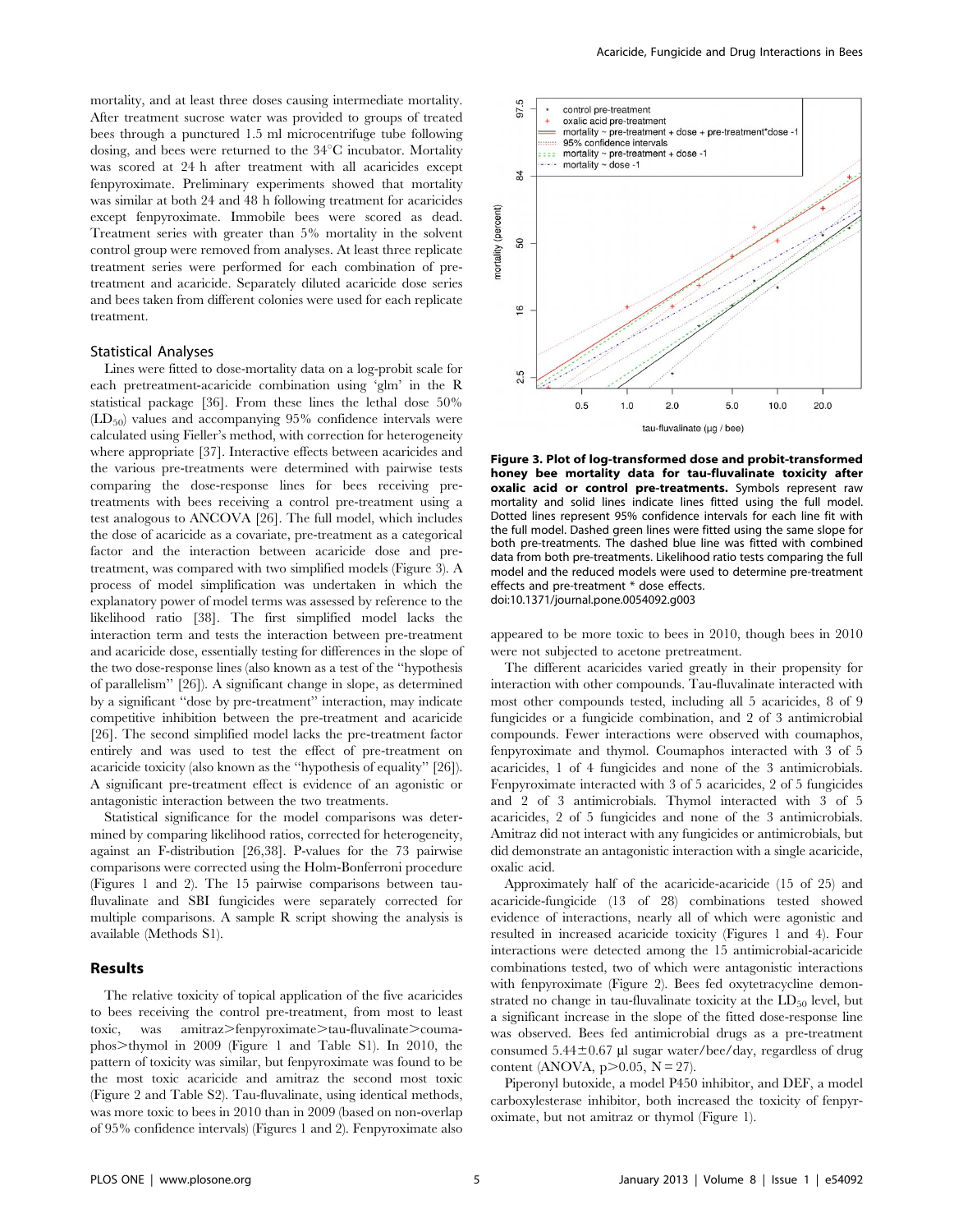

Figure 4. Median lethal doses  $(LD_{50})$  for tau-fluvalinate in honey bees pre-treated with piperonyl butoxide (PBO) or a sterol biosynthesis inhibiting (SBI) fungicide at three dose levels. Significant differences compared to the control treatment are indicated with a superscript letter a = significant pre-treatment effect, b = significant pre-treatment\*acaricide dose effect (Table S3). doi:10.1371/journal.pone.0054092.g004

There was no single pre-treatment that interacted with all acaricides, although oxalic acid pre-treatment caused an interactive effect with all acaricides except coumaphos. Three compounds did not interact with any acaricide tested: the antimicrobial drug tylosin, the enzyme inhibitor DEM, and the fungicide boscalid.

The most potent agonistic interaction observed in the first year of the study was between prochloraz and tau-fluvalinate (Figure 1). To determine if similar interactions occur between tau-fluvalinate and other more widely used SBI fungicides, four additional fungicides in this class (propiconazole, fenbuconazole, metconazole, and myclobutanil) were tested in combination with taufluvalinate (Figure 4 and Table S3) in the second year of the study. Antagonistic interactions were observed between tau-fluvalinate and 3 of 5 SBI fungicides when pre-treated with 0.1 nmol per bee. Tau-fluvalinate became more toxic (1.4 to 2.3-fold) when bees were pre-treated with any of the 5 fungicides or PBO at the 1 nmol dose, and much more toxic (12 to 74-fold) at the 10 nmol dose. An interaction between tau-fluvalinate and PBO (5.8-fold) was only observed at the 10 nmol dose level.

#### Discussion

For each major group of toxicants applied in combination with acaricides – model enzyme inhibitors, acaricides, fungicides, and antimicrobials – we first consider the physiological implications of our results, especially as they relate to the involvement of detoxification enzyme systems, as well as non-transitivity that was observed in some of the interactions. Finally, we address the environmental relevance of our findings for assessing risks of the toxicants to bee health.

#### Model Enzyme Inhibitor Interactions

The agonistic interactions observed between PBO and taufluvalinate [35], coumaphos [22] and fenpyroximate imply that P450 enzymes play a role in detoxifying these acaricides in honey bees. Heterologous expression of three honey bee P450 enzymes demonstrated that P450s are capable of metabolizing both taufluvalinate and coumaphos in vitro [39]. Agonistic interactions with DEF suggest that tau-fluvalinate, coumaphos and fenpyroximate are also detoxified through carboxylesterase activity. No interactions were observed between DEM and the acaricides. Therefore, either glutathione-S-transferase enzyme activity is not important for the detoxication of acaricides or DEM is not an effective inhibitor of the relevant enzymes in honey bees.

Thymol and amitraz did not interact with any of the inhibitors, which indicates that detoxication is not important for bees' tolerance of these compounds. However, despite their unchanged toxicity in the presence of enzyme inhibitors, both thymol and amitraz have the potential to interact with detoxicative enzymes [40,41] and may interfere with detoxication of other xenobiotics.

#### Acaricide-acaricide Interactions

The cluster of interactions observed between tau-fluvalinate, coumaphos and fenpyroximate, all of which appear to be detoxified by P450s and carboxylesterases, suggest that interactions between these compounds may be occurring because these acaricides interact with detoxicative enzymes [22,39]. However, not every combination of these acaricides caused an interaction. Since acaricides were used both as treatments and as pretreatments, we were able to investigate the temporal transitivity of the interactions. A combination is 'transitive' if the same effect occurs irrespective of the order of exposure and 'non-transitive' if an interaction is only observed when one of the pair of compounds is applied first. A non-transitive interaction was observed between tau-fluvalinate and fenpyroximate. While fenpyroximate pretreatment increased the toxicity of tau-fluvalinate 8-fold, the opposite was not true. Tau-fluvalinate pre-treatment did not significantly change the toxicity of fenpyroximate. The nontransitivity exhibited between fenpyroximate and tau-fluvalinate may indicate that fenpyroximate can competitively inhibit the specific P450 isozymes involved in tau-fluvalinate detoxication [39] while tau-fluvalinate does not interact with the specific P450s that allow bees to tolerate fenpyroximate exposure.

The toxicity of thymol increased following pre-treatment with either tau-fluvalinate or coumaphos. Since it is not known how bees tolerate thymol, it is difficult to speculate about the basis for these interactions. Coumaphos toxicity was unchanged by thymol, but tau-fluvalinate toxicity was transitively increased when thymol was applied as a pre-treatment. Monoterpenoids, like thymol, have been shown to inhibit P450 activity in human liver microsomes [40], so this agonistic interaction may be a result of thymol inhibition of the P450s on which tolerance of tau-fluvalinate depends.

Amitraz participated in three non-transitive acaricide-acaricide interactions. The toxicity of amitraz was unchanged when bees were pre-treated with tau-fluvalinate. However, amitraz pretreatment increased the toxicity of tau-fluvalinate 5-fold. Interactions between formamidines and pyrethroids are known in other insects and may be due to synergism at the target site through cooperative binding [42], or through inhibition of pyrethroid detoxication, through inhibition of P450s or carboxylesterases [41].

Amitraz is bioactivated through a hydrolysis reaction to DMPF which is an octopamine receptor agonist [29,43]. Bees may tolerate amitraz as an acaricide because they are poor at amitraz bioactivation, possibly due to the paucity of genes that encode P450s and carboxylesterases in the honey bee genome [44]. Despite the apparent lack of amitraz bioactivation in bees, this compound may have some affinity for the P450 enzymes that are important for tau-fluvalinate and fenpyroximate detoxication.

In one of the few antagonistic interactions observed, oxalic acid pre-treatment reduced the toxicity of amitraz nearly four-fold.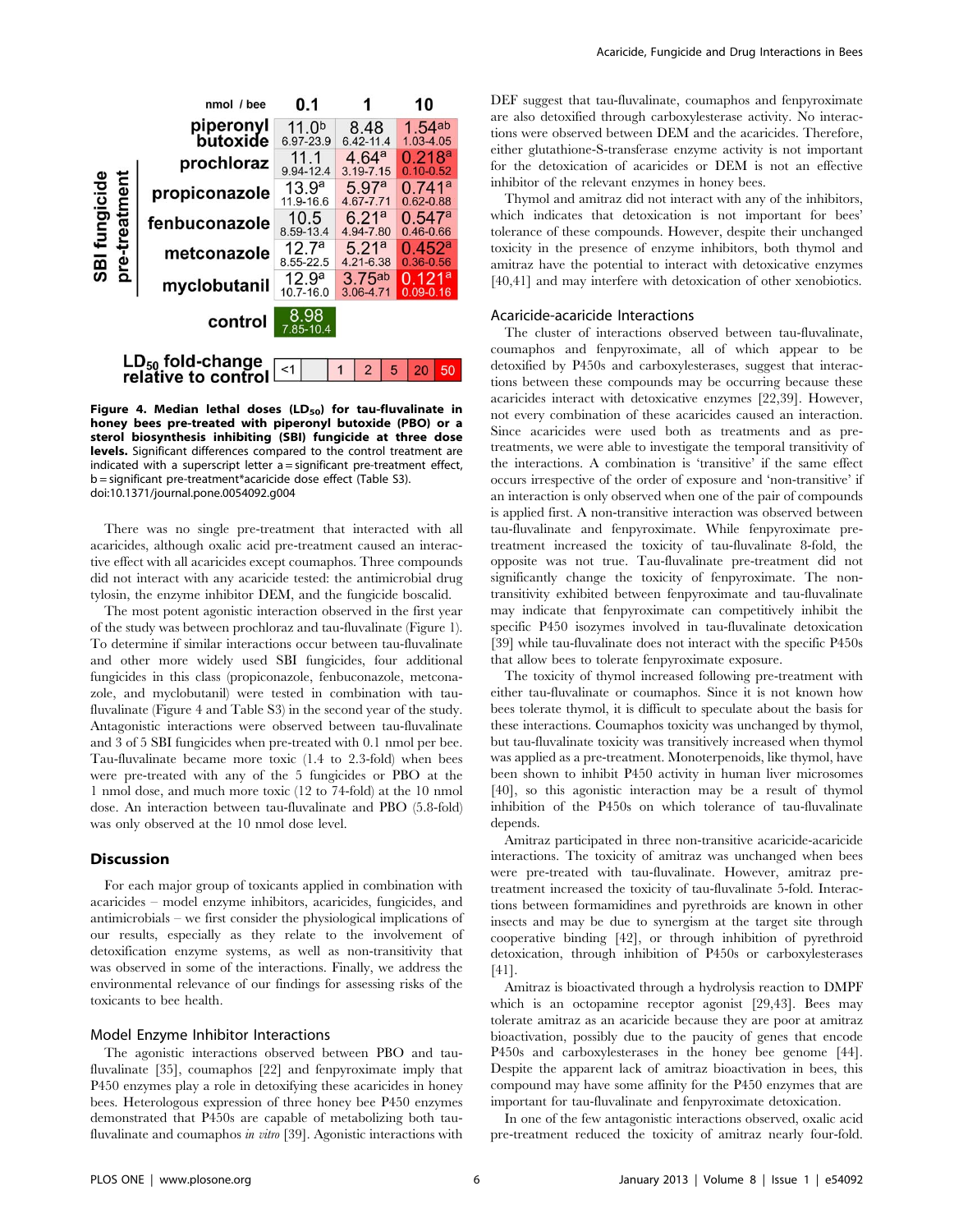However, this interaction may be an artifact of the methods used. Amitraz was applied to the same location on the thoracic notum as the oxalic acid pre-treatment, which may have caused degradation of amitraz, which is known to undergo hydrolytic breakdown under acidic conditions [45], while tau-fluvalinate and coumaphos do not [46]. All other acaricides showed some agonistic effects with oxalic acid, possibly due to increased cuticular penetration caused by the abrasive effect of oxalic acid crystals on the epicuticle or because of the elevated production of reactive oxygen species initiated by oxalic acid [47,48]. Future studies may seek to avoid the effects of local site interactions by using different application sites or different routes of administration.

#### Environmental Relevance of the Observed Acaricideacaricide Interactions

High sublethal doses were deliberately chosen as pre-treatments to make the magnitude of any interactive effect between the pretreatment and acaricide as large as possible. However, to determine the hazard posed by acaricide interactions in bee hives, the actual exposure bees receive when treated with formulated acaricides must be considered. Margins of safety for each acaricide formulation can be estimated by dividing the dose estimated to cause 10% mortality  $(LD_{10})$  by the estimated daily dose. The  $LD_{10}$ can be determined from the fitted dose response lines (Table S1). The daily dose can be estimated by first determining the amount of active ingredient present in each acaricide formulation, correcting this value by the amount of active ingredient available for uptake by the bees (e.g. 10% of the total acaricide content in strip formulations is taken up by bees [49,50]) and dividing this quantity by the number of days the acaricide formulation is present in the hive. The estimated daily dose calculated in this way can be validated using published pesticide residue data [3,51]. Based on these calculations, coumaphos and tau-fluvalinate formulations carry the largest margins of safety for honey bees (43- and 29-fold, respectively), while fenpyroximate, amitraz, thymol and oxalic acid formulations have narrower margins of safety (2.0 to 7.8-fold). A consequence of the great differences in margins of safety between acaricides is that the potent interactions observed in this study with tau-fluvalinate and coumaphos may be less harmful in the real world than apparently milder interactions observed with fenpyroximate and thymol.

Beeswax is the ultimate sink for the lipophilic pesticides in the beehive and beeswax may contain up to 94 ppm coumaphos and 204 ppm tau-fluvalinate [3,49]. Both coumaphos and taufluvalinate are quite stable in the wax component of the hive where they can persist for years and even increase in concentration when acaricide treatments are repeated [50,52,53]. Bees are also exposed to the bioactivated breakdown product of amitraz, DPMF, at concentrations as high as 43 ppm in wax [3]. Thymol has been detected in wax at concentrations as high as 4753 ppm [12]. Coumaphos and tau-fluvalinate survive the wax recycling process and are present in newly manufactured wax foundation [3,12]. Acaricide contamination is pervasive in managed colonies, but it is unknown what fraction of these compounds can leach out of wax and into adult bees and developing brood. The burden of acaricides and other pesticides in old wax brood comb is sufficient to reduce brood survival [54], delay the development time of larvae and reduce the lifespan of adult workers [55], and increase the susceptibility of adults to Nosema infection [56]. Combinatorial effects between acaricides and other pesticides present in the wax [3] may be contributing to the observed negative effects of old comb.

#### Fungicide-acaricide Interactions

In 2009 experiments the SBI fungicide prochloraz produced an almost 2000-fold increase in the toxicity of tau-fluvalinate. Taufluvalinate, coumaphos and fenpyroximate – all acaricides for which P450-mediated detoxication was implicated through synergistic interactions with  $PBO - also$  showed a synergistic interaction with prochloraz. These results confirm previous reports of interactions between pyrethroid insecticides and prochloraz through P450s [20], and extend those findings to show that this fungicide can affect the metabolism of acaricides as well as fieldapplied pesticides.

Because of the potent interaction observed between prochloraz and tau-fluvalinate, additional P450-interacting SBI fungicides were tested that are extensively used in a variety of cropping systems. The SBI family of fungicides are known to be present in bee-collected pollen, wax and in bees themselves [2,3,57]. Five SBI fungicides demonstrated synergism with the pyrethroids alpha-cypermethrin and lambda-cyhalothrin in bees [23]. We found that a similar suite of SBI fungicides could interact synergistically with the pyrethroid tau-fluvalinate, likely through inhibition of P450s, when administered at 1 or 10 nmol of fungicide per bee. Unexpectedly, an antagonistic interaction was observed at the lowest fungicide doses (0.1 nmol or approximately  $0.03 \mu g$  per bee). This antagonism suggests that, in addition to inhibiting bee P450 enzymes, the SBI fungicides may also induce P450 gene expression at low levels of exposure, including the genes encoding P450 isozymes that are involved in tau-fluvalinate detoxication [39]. Low doses of P450 inhibitors have been found to induce P450 gene expression in other insects [58] and SBI fungicides can induce P450 enzyme activity in mammals [59]. Quercetin, a pollen flavonol that is known to interact with bee P450s [60], caused a similar reduction in taufluvalinate toxicity in bees [61].

Pre-treatment of bees with the fungicide chlorothalonil increased the toxicity of both thymol and tau-fluvalinate. Chlorothalonil is a multi-site action fungicide in the chloronitrile family and is metabolized through P450 activity to 4-hydroxy-2,5,6-trichloroisophthalonitrile. This metabolite is both more toxic and more likely to cause oxidative stress than the parent compound [62,63]. Competitive P450 inhibition of tau-fluvalinate detoxication may account for this observed interaction as well. Chlorothalonil has previously been shown to have an interactive effect with alpha-cypermethrin and lambda-cyhalothrin, two pyrethroids, in bees [23].

Pyraclostrobin and boscalid applied together in a blend like Pristine moderately increased the toxicity of tau-fluvalinate. When applied individually, however, only pyraclostrobin had an effect. Both boscalid and pyraclostrobin kill fungi through the inhibition of respiration by blocking mitochondrial electron transfer at complexes II and III, respectively [64,65]. Pyraclostrobin also moderately increased the toxicity of fenpyroximate, which is itself an inhibitor of mitochondrial respiration at complex I [66]. Fenpyroximate, pyraclostrobin and boscalid in combination have been hypothesized to harm bees by starving them of energy through inhibition of oxidative phosphorylation. Alternatively, the interaction observed between fenpyroximate and pyraclostrobin may be the product of increased oxidative stress caused by their interference with mitochondrial electron transport [67]. Increased mortality related to oxidative stress may also explain the interaction observed between taufluvalinate and pyraclostrobin, as pyrethroids can also cause increased production of reactive oxygen species [68]. Other respiration-inhibiting fungicides including iprodione and vinclozlin [32] may also be of concern as these compounds have been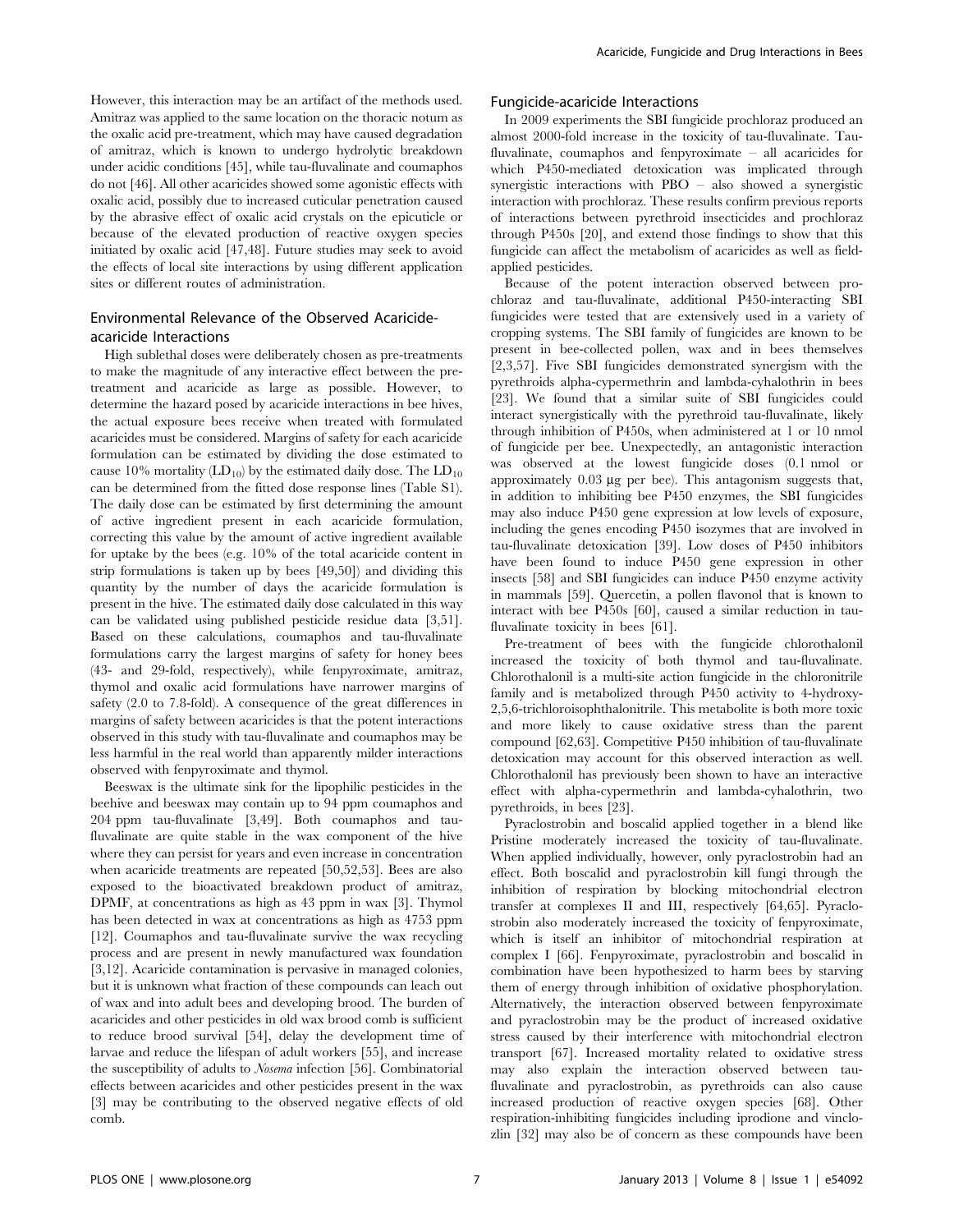found at high concentration in chemical analyses of bees and bee products [3].

#### Environmental Relevance of Fungicide-acaricide Interactions

Consumption of contaminated pollen is the most likely route of exposure to fungicides [57]. Assuming a colony consumes an average of 20 kg of pollen per year to rear 150,000 bees or about 130 mg pollen consumed for each bee [69] the typical fungicide exposure a bee receives through pollen can be estimated. Assuming that most pollen is eaten by nurse bees during the first 10 days of adulthood [69], a nurse bee could be exposed to as much as 1.3 mg chlorothalonil per day by consuming 13 mg of pollen containing 99 ppm chlorothalonil [3]. While this dose is approximately one-eighth the dose of chlorothalonil applied in this study, we speculate that it may be sufficient to interact with taufluvalinate and thymol. The thymol-chlorothalonil interaction is of particular concern given the relatively low estimated margin of safety afforded by thymol formulations (Table 1).

Pollen has been found to contain as much as 1 ppm boscalid and 0.26 ppm pyraclostrobin [3]. Nurse bees consuming this pollen may take in as much as  $0.015 \mu$ g and  $0.003 \mu$ g per day of boscalid and pyraclostrobin, respectively, which is three orders of magnitude less than the doses of boscalid and pyraclostrobin that demonstrated agonistic interaction with acaricides in this study. Given the mild interactions observed between these fungicides and the acaricides, and the relatively low level of these fungicides found in pollen [3], it seems unlikely to us that adult bees would suffer acute mortality from PristineTM-acaricide combinations under field conditions.

The SBI fungicides are also known to enter the hive through contaminated pollen [57]. Mullin et al. [3] detected the SBI fungicide myclobutanil at levels as high as approximately 1 ppm in pollen. At this concentration a nurse bee would be expected to consume 0.013 µg of myclobutanil per day, which corresponds to about half the lowest dose of this fungicide administered. A singledose exposure to myclobutanil at this level could counter intuitively protect the bee, to some extent, from tau-fluvalinate toxicity, possibly through induction of detoxicative enzymes. However, chronic dietary exposure at this level could lead to potent synergistic interactions, as we observed at higher fungicide doses, depending at the rate at which myclobutanil is metabolized or excreted.

#### Antimicrobial-acaricide Interactions

Simultaneous exposure to tau-fluvalinate and oxytetracycline, which blocks multi-drug resistance transporters, has been shown in previous work to increase tau-fluvalinate toxicity [70]. In our testing, pretreating bees with oxytetracycline had no significant effect on the  $LD_{50}$  of tau-fluvalinate; however, the "pre-treatment" by acaricide dose'' effect was significant, indicating that the slope is significantly steeper for bees receiving oxytetracycline treatment (Table S1). This may be evidence of oxytetracycline effects on the drug transporter enzymes [70]. While amitraz and oxytetracycline have been shown to induce programmed cell death in the honey bee midgut [71], this combination had no effect on acute mortality.

An antagonistic interaction was observed between fenpyroximate and oxytetracycline. Oxytetracycline has been reported to have antioxidant properties [72], which may ameliorate the effects of fenpyroximate, a pesticide known to cause oxidative-stress in mammals [67].

#### Between-year Variability

Honey bees treated in 2009 were more tolerant of taufluvalinate than bees in both previous studies [22] and bees treated in 2010. A study conducted in 2008 using an identical protocol determined an  $LD_{50}$  for tau-fluvalinate of 6.75  $\mu$ g per bee [22]. The  $LD_{50}$  for tau-fluvalinate in 2009 was determined to be 19.8  $\mu$ g per bee, which is substantially higher than 9.2  $\mu$ g and 9.0 mg per bee determined in 2010 for oral and topical control pre-treatments, respectively. This substantial difference in susceptibility to tau-fluvalinate and other acaricides between years occurred despite the fact that bees were kept in the same apiary, in the same woodenware, and were collected for bioassays over the same months of the year and, for the most part, were subjected to bioassays by the same workers using the same equipment and technical grade tau-fluvalinate purchased from the same source. The only obvious difference between years was the genetic stock as queens in all colonies were replaced at the beginning of the season in 2010. Elzen et al. [73], noted that European honey bees (A. mellifera ligustica) were significantly more tolerant of the pyrethroid cyfluthrin than African honey bees (A. mellifera scutellata) and suggested that this difference may be the product of inadvertent selection for pyrethroid tolerance resulting from the widespread use of taufluvalinate as an acaricide in managed European honey bee colonies. In the same manner, the observed difference in taufluvalinate toxicity between populations of European honey bees

| <b>Table 1.</b> Estimated margins of safety for six acaricides based on estimated daily dosages per bee and the estimated LD <sub>10</sub> . |  |  |
|----------------------------------------------------------------------------------------------------------------------------------------------|--|--|
|----------------------------------------------------------------------------------------------------------------------------------------------|--|--|

| l formulated<br>product | active ingredient | g   | treatment<br>duration<br>(days) | predicted daily<br>exposure<br>$(\mu g/bee)$ | reported mean<br>exposure<br>$(\mu$ g/bee) | max.<br>$(\mu g/bee)$    | $LD_{10}$<br>$(\mu g/bee)$ | estimated<br>margin<br>of safety |
|-------------------------|-------------------|-----|---------------------------------|----------------------------------------------|--------------------------------------------|--------------------------|----------------------------|----------------------------------|
| Apistan                 | tau-fluvalinate   | 1.4 | 56                              | 0.13                                         | 0.04 <sup>a</sup>                          | 0.70 <sup>a</sup>        | 3.08                       | 24                               |
| Checkmite+              | coumaphos         | 2.8 | 45                              | 0.31                                         | 0.09 <sup>a</sup>                          | 3.20 <sup>b</sup>        | 12.1                       | 39                               |
| Hivastan                | fenpyroximate     | 0.7 | 42                              | 0.40                                         |                                            | -                        | 2.19                       | 5.5                              |
| Apivar                  | amitraz           | 1.0 | 42                              | 0.12                                         | $0.15^{\circ}$                             | 9.04 <sup>a</sup>        | 0.92                       | 7.8                              |
| ApilifeVar              | thymol            | 49  | 32                              | 7.6                                          |                                            |                          | 15.4                       | 2.0                              |
| Apiguard                | thymol            | 25  | 28                              | 4.5                                          | -                                          | $\overline{\phantom{0}}$ | 15.4                       | 3.4                              |
|                         | oxalic acid       | 1.8 |                                 | 44                                           |                                            |                          | 176.7c                     | 4.0                              |

For reported concentrations of acaricides in bees: a = [3], and b = [51]. See the text for methods used to estimate daily exposure. Margins of safety are calculated by dividing the  $LD_{10}$  dose (Table S1 and c = [76]), by the predicted daily dose. doi:10.1371/journal.pone.0054092.t001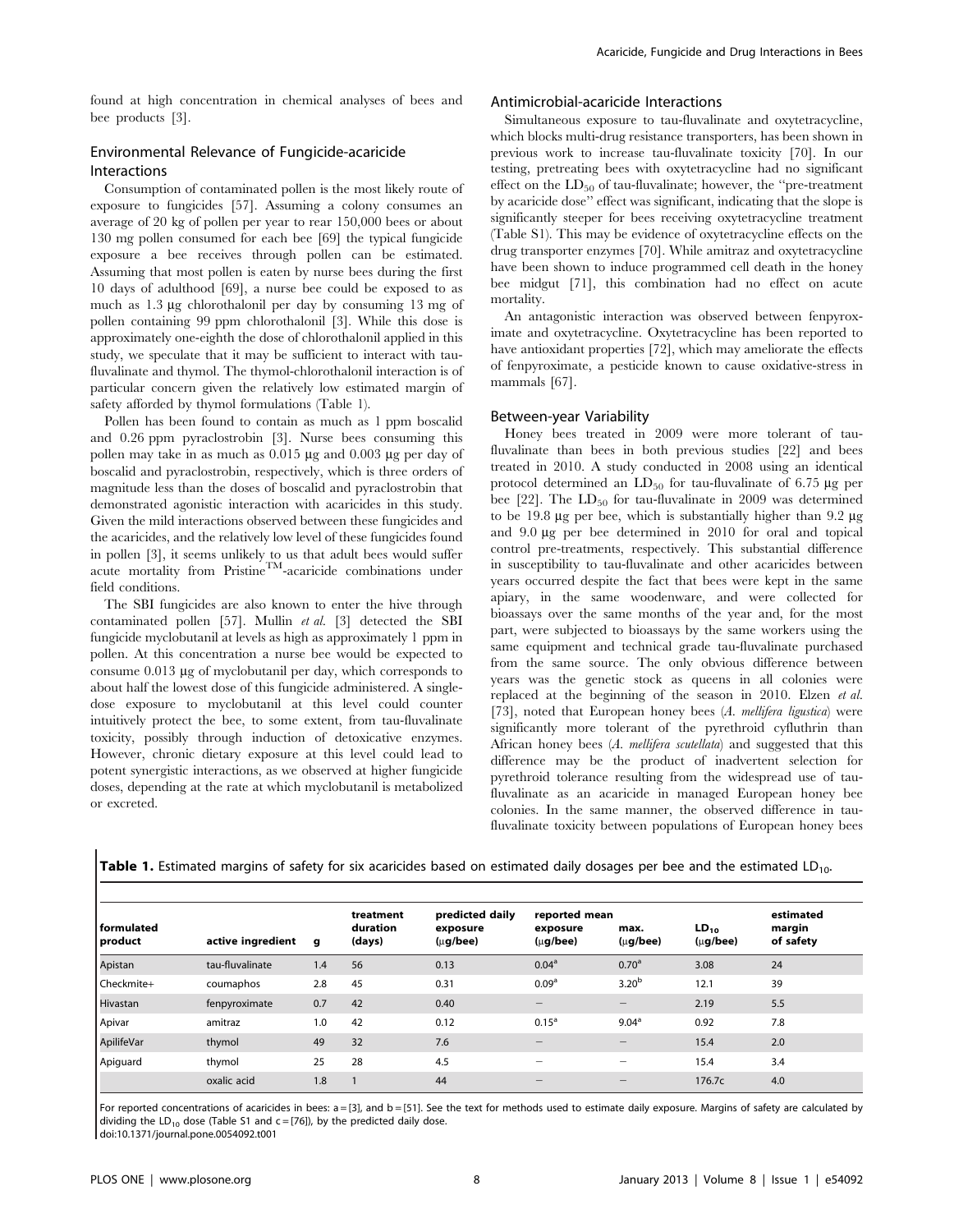may be due to inadvertent selection for tolerance through queen breeders' choice of acaricides.

#### Conclusions

Detoxication by P450s appears to be the basis for the tolerance bees show toward tau-fluvalinate, coumaphos and fenpyroximate, but not amitraz or thymol. Any SBI fungicide that inhibits P450 mediated detoxification has the potential to interact with taufluvalinate, and likely coumaphos and fenpyroximate as well. Given the large number of pesticides to which bees are potentially exposed, and the practical impossibility of testing every possible combination, examining pesticide interaction with P450s holds promise as a method to simplify pesticide interaction testing in a rational way. Testing for P450 interactions could serve as the first ''tool'' in a lab-based ''toolbox'' testing for potential pesticide interactions in bees.

While these laboratory bioassays point to potential problems associated with the various acaricide treatments, any management recommendations must be based on additional information gained from field experiments using whole colonies. Lethal-dose bioassays, by definition, require the use of doses that are high enough to cause acute mortality in bees – doses that are often much higher than bees are likely to encounter under field conditions. However, documentation of these interactions provides a foundation for future experiments using field-relevant doses and helps to focus the limited resources available for field experiments on those pesticide combinations with the greatest potential to cause harm. The routes of exposure to acaricides, fungicides and antimicrobials in beehives may be different from the topical and oral applications used in these bioassays. The actual exposure bees receive to formulated acaricides, sequestered acaricides in beeswax, and fungicide applications in agriculture need to be quantified to accurately assess the risk posed by interactions. Additionally, bees may experience sublethal effects that are, by definition, not quantifiable in lethal dose bioassays, but may have a substantial effect on colony health [74,75]. Until more is known about the potential for interaction between acaricides, fungicides and antimicrobials in the real world it would be prudent for beekeepers to avoid

#### References

- 1. Bogdanov S (2006) Contaminants of bee products. Apidologie 37: 1–18. doi: 10.1051/apido:2005043.
- 2. Chauzat MP, Faucon JP (2007) Pesticide residues in beeswax samples collected from honey bee colonies (Apis mellifera L.) in France. Pest Manag Sci 63: 1100-1106. doi: 10.1002/ps.1451.
- 3. Mullin CA, Frazier M, Frazier JL, Ashcraft S, Simonds R, et al. (2010) High levels of miticides and agrochemicals in North American apiaries: implications for honey bee health. PLoS ONE 5: e9754. doi: 10.1371/journal.pone.0009754.
- 4. Rosenkranz P, Aumeier P, Ziegelmann B (2010) Biology and control of Varroa destructor. J Invertebr Pathol 103: S96–S119. doi: 10.1016/j.jip.2009.07.016.
- 5. Le Conte Y, Ellis MD, Ritter W (2010) Varroa mites and honey bee health: can Varroa explain part of the colony losses? Apidologie 41: 353–363. doi: 10.1051/ apido/2010017.
- 6. Genersch E, von der Ohe W, Kaatz H, Schroeder A, Otten C, et al. (2010) The German bee monitoring project: a long term study to understand periodically high winter losses of honey bee colonies. Apidologie 41: 332–352. doi: 10.1051/ apido/2010014.
- 7. Boecking O, Genersch E (2008) Varroosis the ongoing crisis in bee keeping. J Verbrauch Lebensm 3: 221–228. doi: 10.1007/s00003-008-0331-y.
- 8. vanEngelsdorp D, Evans JD, Saegerman C, Mullin C, Haubruge E, et al. (2009) Colony collapse disorder: a descriptive study. PLoS ONE 4: e6481. doi: 10.1371/journal.pone.0006481.
- 9. Lodesani M, Colombo M, Spreafico M (1995) Ineffectiveness of Apistan<sup>®</sup> treatment against the mite Varroa jacobsoni Oud in several districts of Lombardy (Italy). Apidologie 26: 67–72. doi: 10.1051/apido:19950109.
- 10. Elzen PJ, Westervelt D (2002) Detection of coumaphos resistance in Varroa destructor in Florida. Am Bee J 142: 291–292.
- 11. Bogdanov S (2004) Beeswax: quality issues today. Bee World 85: 46–50.
- 12. Bogdanov S, Imdorf A, Kilchenmann V (1998) Residues in wax and honey after Apilife VAR® treatment. Apidologie 29: 513-524. doi: 10.1051/ apido:19980604.

concurrent use of acaricides that are detoxified by P450s – taufluvalinate, coumaphos, and fenpyroximate – especially in settings where honey bees may be simultaneously exposed to the P450 inhibiting SBI fungicides.

#### Supporting Information

Table S1 Dose-response line parameters and pairwise comparisons for topical application of five acaricides following sublethal topical pre-treatment with another acaricide, fungicide or detoxicative enzyme inhibitor. (DOCX)

Table S2 Dose-response line parameters and pairwise comparisons for topical application of five acaricides following 24 h oral treatment with antimicrobial drugs. (DOCX)

Table S3 Dose-response line parameters and pairwise comparisons for tau-fluvalinate following treatment with sterol biosynthesis inhibiting fungicides. (DOCX)

Methods S1 Sample R script for lethal dose determination and pairwise comparison of two dose-response curves. (DOC)

### Acknowledgments

The authors thank Alex Heiden, Bob Roselle, Renee Berger and Bethany Teeters for assistance in performing the bioassays. We also thank James Creswell and five anonymous reviewers for their helpful comments and suggestions.

#### Author Contributions

Conceived and designed the experiments: RMJ LD BDS MDE. Performed the experiments: RMJ LD MDE. Analyzed the data: RMJ. Wrote the paper: RMJ LD BDS MDE.

- 13. Martel AC, Zeggane S, Aurières C, Drajnudel P, Faucon JP, et al. (2007) Acaricide residues in honey and wax after treatment of honey bee colonies with  $A$ pivar® or Asuntol® 50. Apidologie 38: 534–544. doi: 10.1051/apido:2007038.
- 14. Rademacher E, Harz M (2006) Oxalic acid for the control of varroosis in honey bee colonies – a review. Apidologie 37: 98–120. doi: 10.1051/apido:2005063.
- 15. Adamczyk S, Lázaro R, Pérez-Arquillué C, Conchello P, Herrera A (2005) Evaluation of residues of essential oil components in honey after different anti-Varroa treatments. J Agric Food Chem 53: 10085–10090. doi: 10.1021/ jf051813f.
- 16. Mussen EC (2008) Fungicides toxic to bees? From the UC Apiaries 17: 1–3.
- 17. Atkins EL (1992) Injury to honey bee by poisoning. In: Graham JE, editor. The Hive and the Honey Bee. Hamilton, IL: Dadant and Sons. 1153–1208.
- 18. Mussen EC, Lopez JE, Peng CYS (2004) Effects of selected fungicides on growth and development of larval honey bees, Apis mellifera L. (Hymenoptera: Apidae). Environ Entomol 33: 1151–1154. doi: 10.1603/0046-225X-33.5.1151.
- 19. vanEngelsdorp D, Evans JD, Donovall L, Mullin C, Frazier M, et al. (2009) ''Entombed pollen'': a new condition in honey bee colonies associated with increased risk of colony mortality. J Invertebr Pathol 101: 147–149. doi: 10.1016/j.jip.2009.03.008.
- 20. Pilling ED, Bromley-Challenor KAC, Walker CH, Jepson PC (1995) Mechanism of synergism between the pyrethroid insecticide  $\lambda$ -Cyhalothrin and the imidazole fungicide prochloraz, in the honeybee (Apis mellifera L.). Pestic Biochem Physiol 51: 1–11. doi: 10.1006/pest.1995.1001.
- 21. Vandame R, Belzunces LP (1998) Joint actions of deltamethrin and azole fungicides on honey bee thermoregulation. Neurosci Lett 251: 57–60. doi: 10.1016/S0304-3940(98)00494-7.
- 22. Johnson RM, Pollock HS, Berenbaum MR (2009) Synergistic interactions between in-hive miticides in Apis mellifera. J Econ Entomol 102: 474–479. doi: 10.1603/029.102.0202.
- 23. Thompson H, Wilkins S (2003) Assessment of the synergy and repellency of pyrethroid/fungicide mixtures. Bull Insectology 56: 131–134.